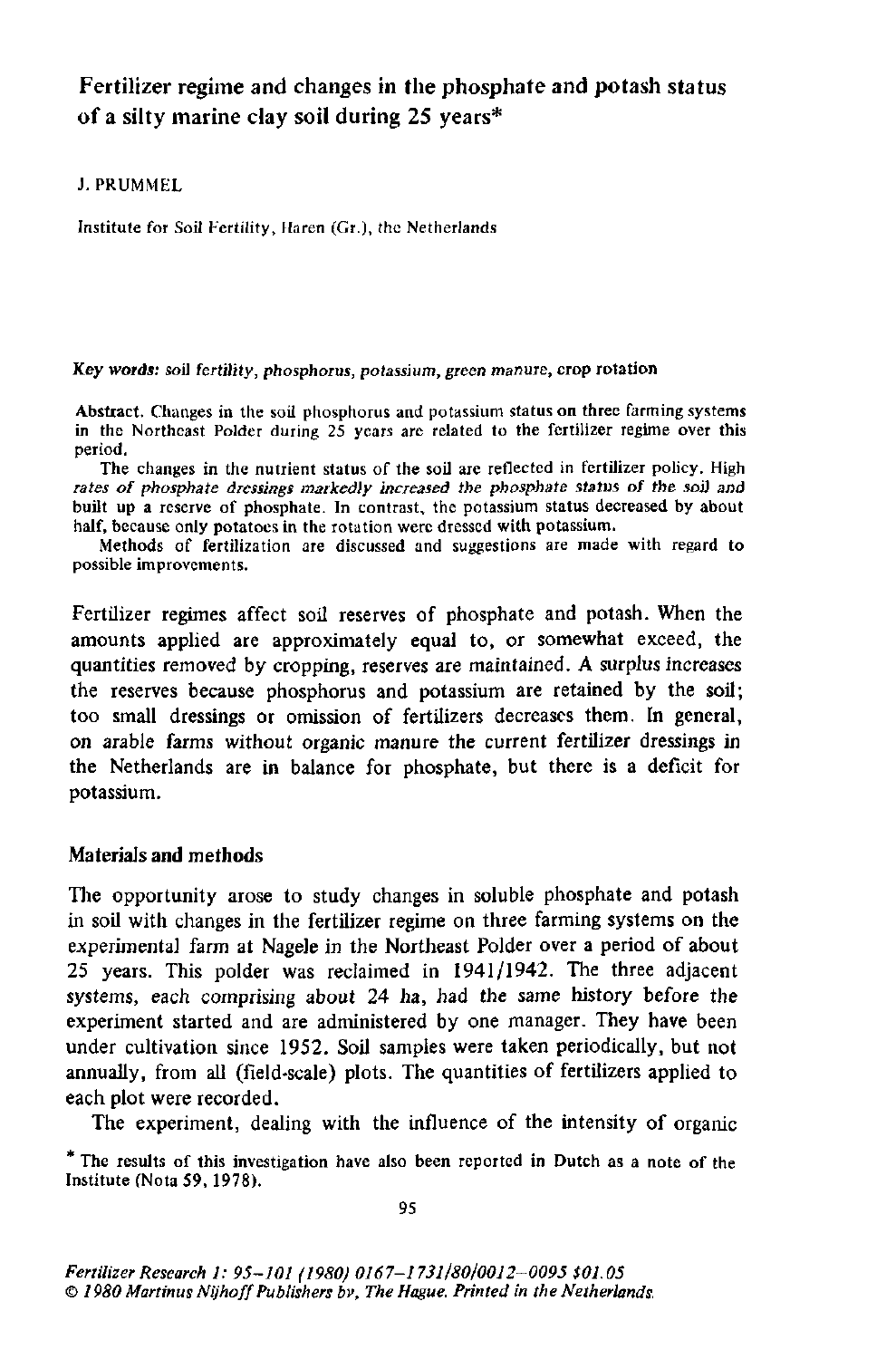manuring on the workability and productivity of the soil under conditions of practical farming, consists of three farming systems, viz.:

- (1) Mineral fertilizers only (MF), 6 plots.
- (2) 'Clover Land' (CL), 6 plots. Mineral fertilizers + green manure, such as clovers and rye grass, sown under flax and spring barley or after seed potatoes. The green manure crops, as well as leaves and tops *of*  sugar beet, are ploughed down in autumn.
- (3) Ley Farming (LF), 8 plots. Livestock is kept on this mixed farm and the 6 course, all-arable rotation in systems 1 and 2 is extended to 8 years and a 1-year temporary pasture follows both flax and spring barley. Yearly 30 tons of farmyard manure per ha is applied on 3 of the 8 plots, mostly to temporary pasture, potatoes and sugar beet. Mineral fertilizer is also applied.

The crop rotation had to be changed during the experiment; since 1964 it has been: ware potatoes, winter wheat, flax, seed potatoes, sugar beet and spring barley (50% of the land is in sugar beet and potatoes). Mineral phosphate is applied as single or triple superphosphate, mineral potash as potassium chloride and potassium magnesium sulphate.

The farms are situated on a silty marine clay soil. The top 25 cm has pH-MKCl 7.5, CaCO<sub>3</sub> 10%, humus 2.3% and 33% particles  $\leq$ 16  $\mu$ m. In the underlying subsoil thin layers of silty clay alternate with thin layers of sandy soil, sometimes with little shells. With increasing depth of the profile to 90 cm, the soil becomes somewhat lighter and from a depth of 90 cm somewhat heavier.

The results of soil analysis for phosphate and potash (top layer) have been averaged for each farming system and are presented in figure 1 for P-1957 inclusive) and  $P-AL^2$  (since 1960), in figure 2 for Pw-value<sup>3</sup> 1965) and in figure 3 for K-HCl<sup>4</sup>. The average amounts of  $P_2O_5$  a *applied per ha as mineral fertilizers and in organic materials (in farmyard manure in the Ley Farming system, in the leaves and tops of sugar beet*  returned as green manures on the 'Clover Land', both are estimated) are also given in the figures. A number of years with about the same fertilizer dressings have been grouped together in this presentation. ,

## Results

The phosphate status of the soil decreased slightly during the first years *(figure 1). A moderate phosphate dressing was applied, because it was found*  in earlier experiments in the Northeast Polder that most crops, with the exception of peas and clover, responded little or not at all to phosphate dressing initially. At first, therefore, the phosphate application was lower than the removal by cropping  $(50-60 \text{ kg } P_2O_5)$  per ha, except beet was about  $100 \text{ kg} \cdot P_2 O_5$  per

After 1960 the phosphate application, was increased; it exceeded that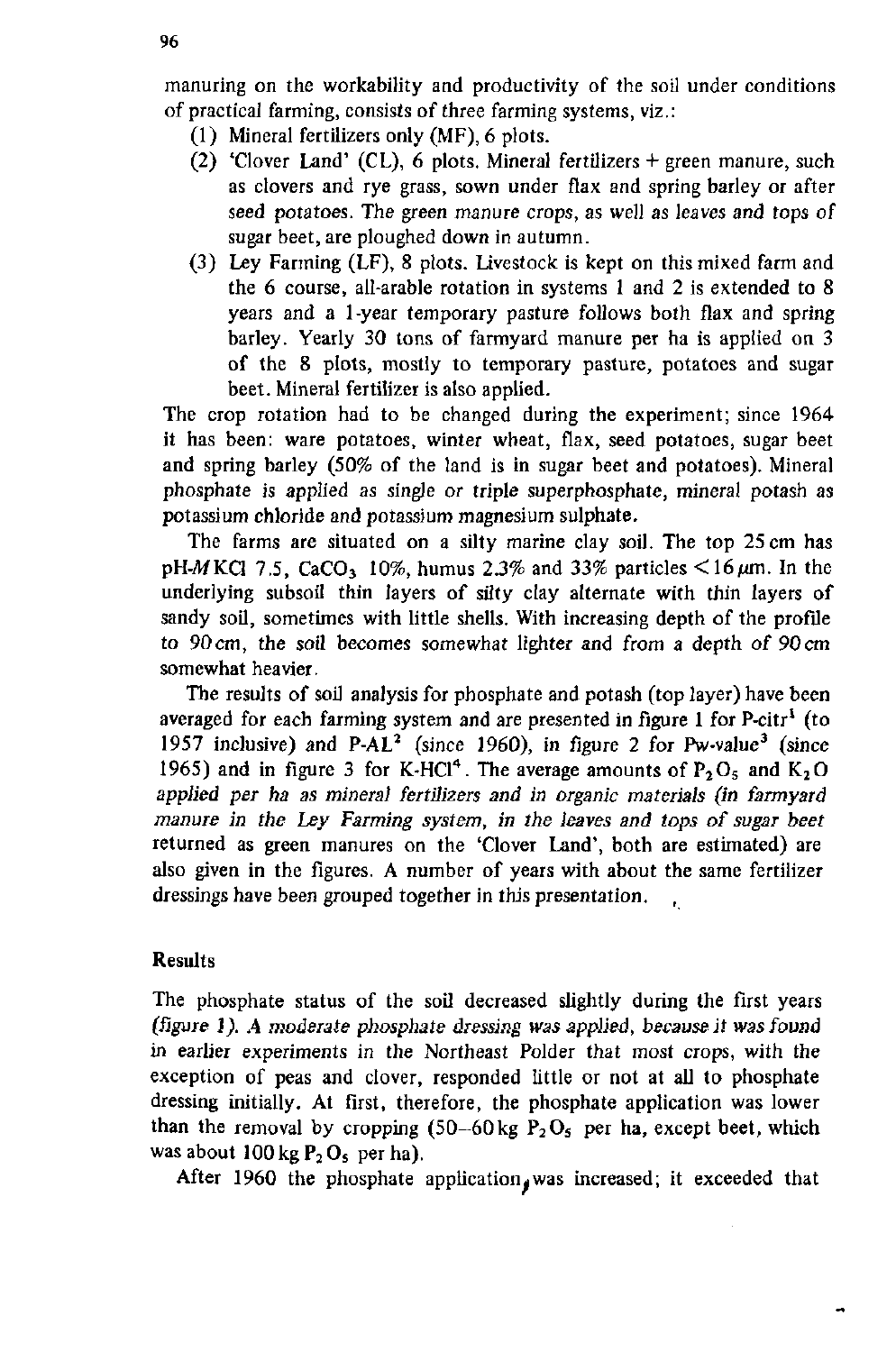

figure 1. Change in P-citr (up to 1957 inclusive) and P-AL (since 1960) with time on three farming systems in the Northeast Polder. The average phosphate dressing for different periods is shown along the *X* axis. For P-citr and P-AL units, see note on p. 101. o Mineral Fertilizer only (MF); • 'Clover Land', mineral fertilizer plus green manure  $(CL)$ ;  $\triangle$  Ley Farming  $(LF)$ 



Figure 2. Change in Pw-value (since 1965) with time on three farming systems in the Northeast Polder. The average phosphate dressing for different periods is shown along the *X* axis. For Pw units, see note on p. 101. For explanation of symbols, see legends to figure 1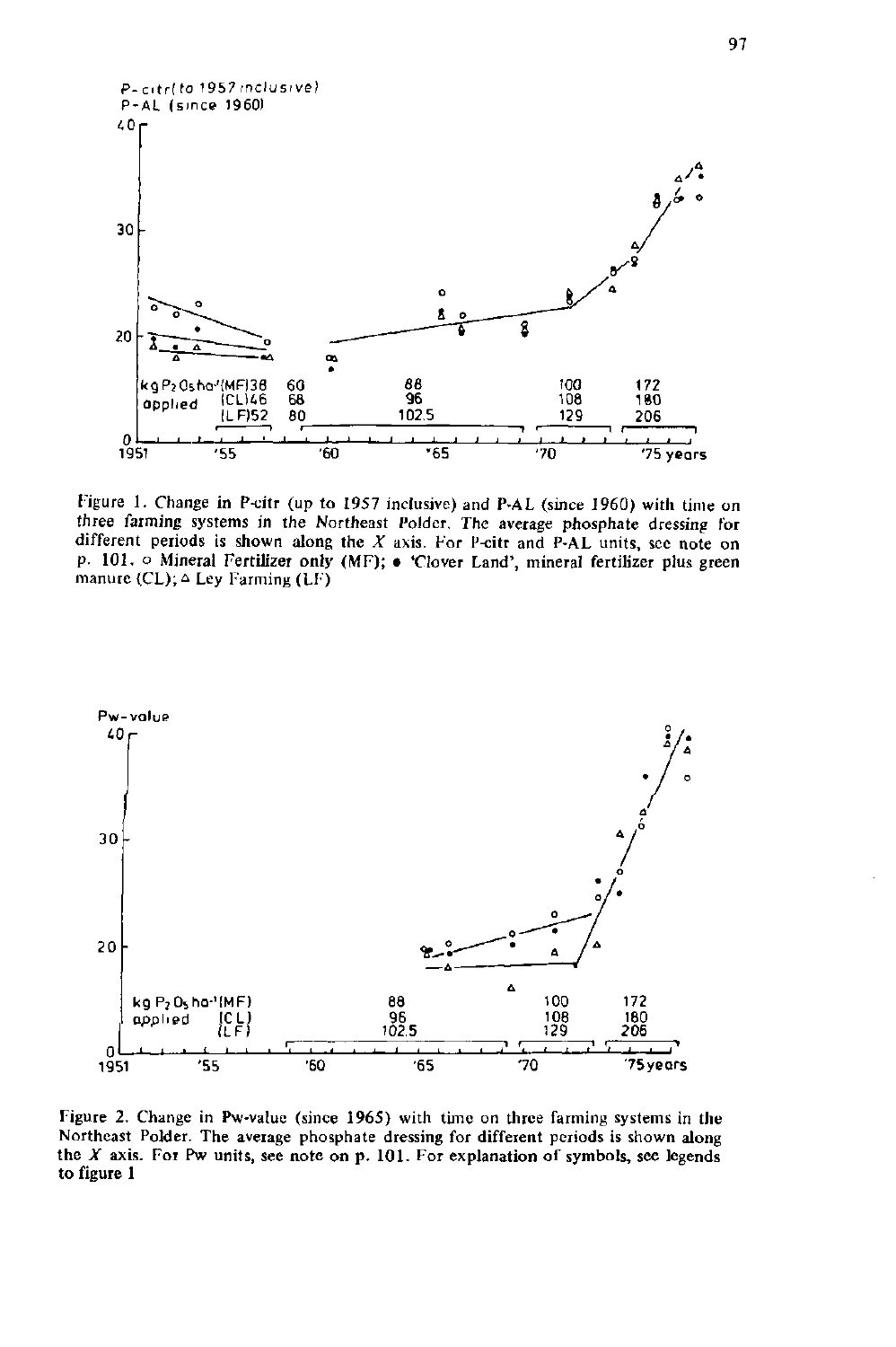

Figure 3. Change in K-HCI with time on three farming systems in the Northeast Polder. The average potash dressing for different periods is shown along the *X* axis. For K-HCI units, see note on p. 101. For explanation of symbols, see legend to figure 1

removed in the crops, and the phosphate status of the soil (P-AL) under each farming system increased markedly. Considerable enrichment occurred after 1973 (compare also figure 2 for Pw-value of the soil) when the phosphate dressing was three times larger than the phosphate removed in the crop. In the figures the changes in soil phosphate with time can be represented by straight lines. The rise in P-AL and in Pw-value decreased somewhat in 1976, perhaps because deeper ploughing mixed subsoil poorer in phosphate with the original topsoil.

Trends for P-AL are practically the same for the three farming systems. Apparently the higher yields and the larger phosphate removals with the Ley Farming system is counterbalanced by the larger phosphate dressings (about 17% more). At the beginning the Pw-value of the soil on the Ley Farming system was somewhat lower than on the other farming systems. This difference disappeared after the marked increase in Pw-value later on.

Soils were always sampled in spring (May), shortly after fertilizer dressings were applied, and this caused fluctuations in Pw-value. This was especially so after the large applications were introduced in 1974, particularly when sampling plots growing seed potatoes and spring barley which recieve phosphate in March or April. Applying phosphate to seed potatoes after the winter is done with a view to fast development right from the beginning of growth, which is favourable for early roguing. For spring barley, dressing in spring is more convenient than dressing in autumn, because this crop follows sugar beet. Higher Pw-values were due to the temporary greater availability of phosphate shortly after application and before adsorption of phosphate by the soil. Therefore, undesirable fluctuations in results occur.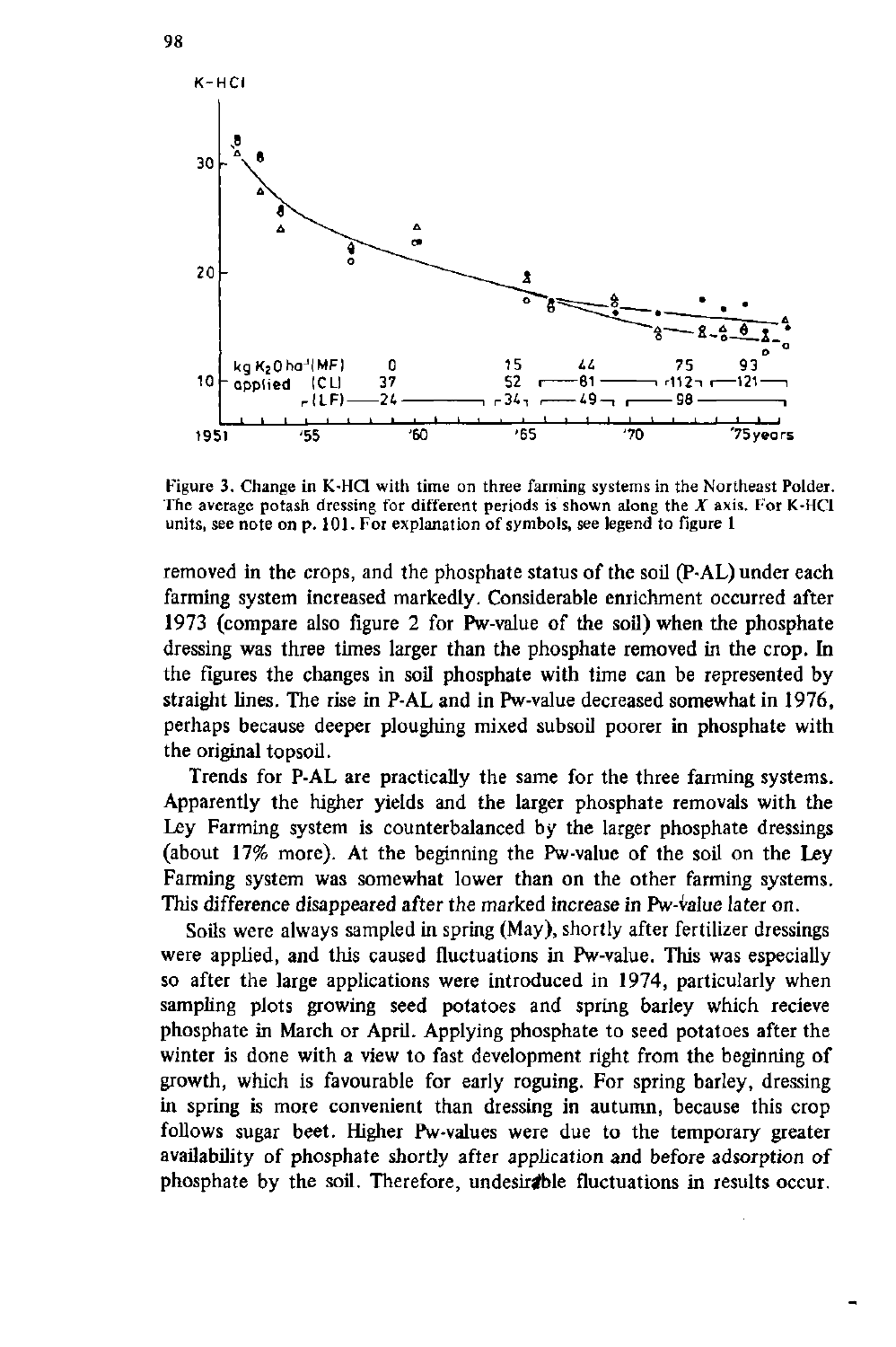High Pw-values sometimes occurred also in the case of winter wheat after phosphate dressing in autumn, probably as a result of a high concentration on some plots, where the phosphate fertilizer was incorporated superficially by means of a cultivator. In order to determine soil phosphate trends without this disturbing influence, it is recommended that sampling is delayed until the period between harvest and fertilization of the next crop. Sampling shortly after fertilization must be avoided.

The potash *content of the* soil (K-HQ) decreased considerably with time as a result of omission of potash fertilization or small dressings during several years (figure 3). Later, potash dressings were raised but only enough to slow the decline in potash content. It is not certain whether an equilibrium value has been reached, or whether the potash content will decrease further in future if the present rate of fertilization is maintained. Compared with the initial status of the soil, the K-value has now been halved. The 'Clover Land' is somewhat higher in potash, which may be attributed to the potassium returned in leaves and tops of sugar beet ploughed down and the recycling of potash in the green manures.

For the same reason as in the case of phosphate, fields dressed shortly before or in the preceding autumn (potatoes) are often somewhat higher in potash than the other ones without potash fertilization. Also in that case sampling after harvest and before fertilization of the next crop would have been preferable.

#### Discussion

After 1960 ample phosphate was given (in the last years up to about 185 kg P2O<sup>s</sup> per ha per year) which markedly increased the phosphate *status*  of the soil. Further increase seems unnecessary for the present. Excluding soils with high values, the Pw-value is now 36, averaged over all the fields. The current fertilizer recommendation in the Dutch advisory scheme for marine clay soils classified as 'ample' (Pw-value 31—45) suggests that the *phosphate dressing can be reduced, provided that the phosphate dressing*  at least equals, or somewhat exceeds, removal by cropping, so that the phosphate content of the soil does not decrease too strongly. Instead of applying the same amount of phosphate to all crops, as is done now, different dressings could be used, dependent on the demand of the different crops. For marine soils of 'ample' phosphate status, the recommendations are 90 kg  $P_2O_5$  per ha for ware potatoes and 70 kg  $P_2O_5$  per ha for sugar beet and flax, and 30 kg for spring barley and ley pasture. Winter wheat receives no phosphate in this case. The phosphate in farmyard manure (mostly applied to ware potatoes and ley pasture) should be taken into account when deciding the amount of mineral fertilizer to be applied. Seed potatoes may be given somewhat more than ware potatoes (about 140 kg  $P_2 O_5$  per ha) to speed tuber formation and allow early roguing. Sometimes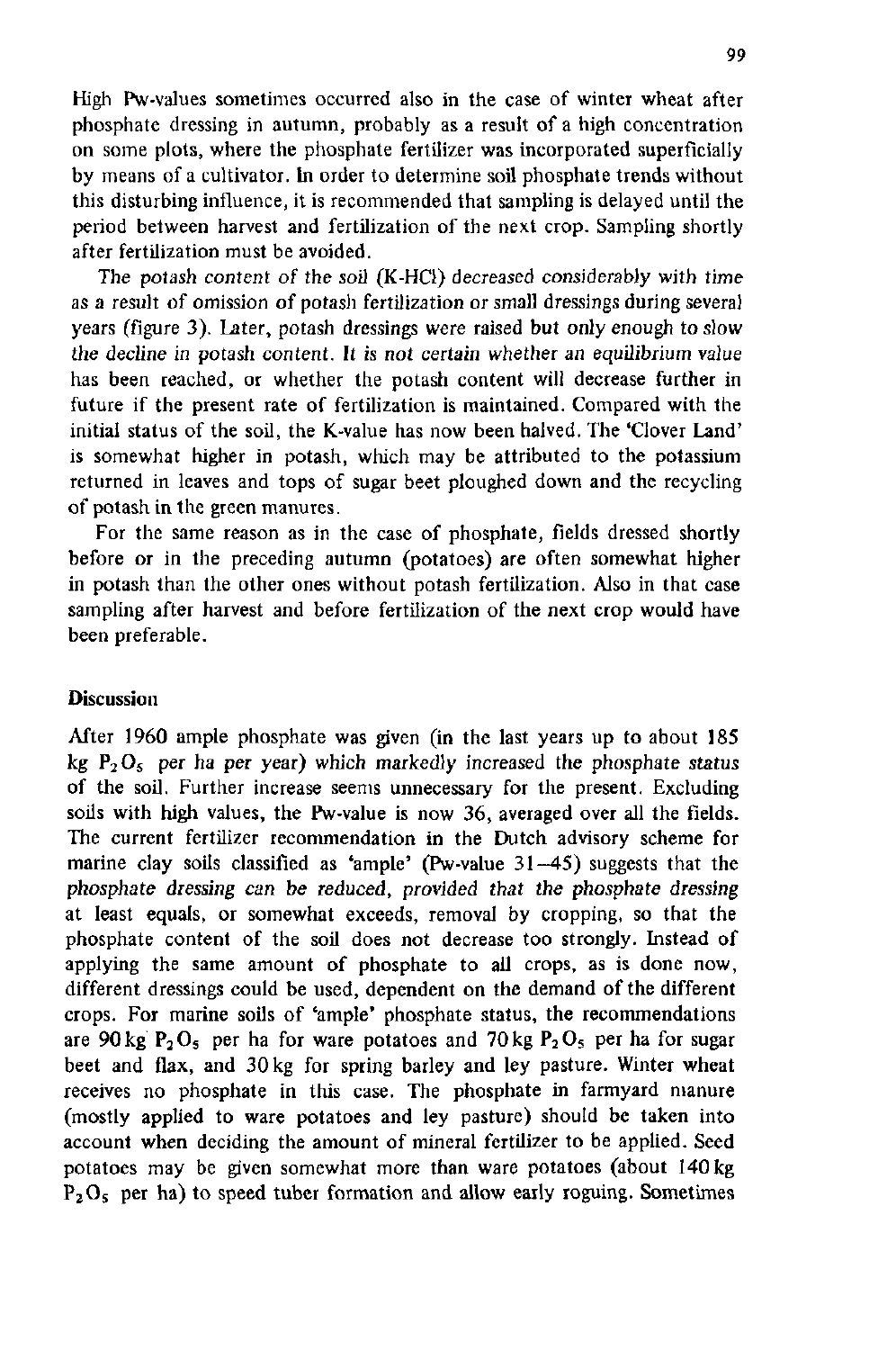potatoes to be lifted early have a higher demand for phosphate than those to be lifted late in the season. Higher fertilizer rates for seed potatoes are justified economically, because crop returns are larger. Besides, ample phosphate somewhat increases the percentage of small tubers, which is important for seed potato production. With the Mineral Fertilizers only system and the 'Clover Land' system this means, for a *crop* rotation of six crops, an average of  $67 \text{ kg}$   $P_2 O_5$  per ha per year and for the Ley Farming system, with a crop rotation of eight crops, an average of 57.5 kg  $P_2O_5$  per ha per year. This practically balances crop removals.

At the current 'ample' soil phosphorus status, it is profitable to apply extra phosphate fertilizer to the more responsive beet crop and none to spring barley. Apart from saving labour, this practice reduces the risks of *yield losses due to phosphorus deficiency in high-value crops without extra*  costs. Omission of a phosphate dressing for spring barley presents no drawback, because this crop usually does not respond to fresh phosphate dressings at a high soil phosphorus level, as opposed to more responsive crops like sugar beet and potatoes. Perhaps it is also advisable to apply the phosphate fertilizer for flax (second crop after potatoes) to potatoes.

Of the crops in the rotation, only potatoes were dressed with potassium. In recent years, ware potatoes are given about  $350 \text{ kg } K<sub>2</sub>O$  per ha, and seed potatoes about 120 kg. However, seed potatoes, being a more expensive crop, could be given more fertilizer than ware potatoes, as is recommended in the case of phosphate. A higher potash dressing somewhat increases the percentage of large tubers, which may be important in the case of the Mineral Fertilizers only system, where, according to experience, the grades are too fine.

In table 1 the estimated crop removals and the amounts recommended by the Dutch Advisory Scheme at K-value<sup>5</sup> 14–15 (potassium s 'sufficient') are compared for the three cropping systems.

As in the case of phosphate, the amount of potash fertilizer can be decreased by the amount contained in farmyard manure in the year of application. It is not certain if this also applies to potash contained in leaves and tops of sugar beet ploughed down on the 'Clover' Land'. With the amounts recommended by the Dutch Advisory Scheme, crop removals are compensated for and in the Clover Land somewhat more than that.

Potash intended for winter wheat and flax may be applied to the preceding ware potatoes (in all  $450 \text{ kg } K_2O$  per ha). This system of fertilization gives more certainty of good potato yields without extra *cost. Besides, extra*  potash for ware potatoes decreases the susceptibility to black spot. For the succeeding crops, which take up potash from the soil rather easily, sufficient *potash remains. Except for ley pasture and seed potatoes, there is then no*  need to apply potash in the intervening years, unless a very responsive crop, such as onions or spinach, is grown.

Applying potash to sugar beet preceding spring barley is less desirable